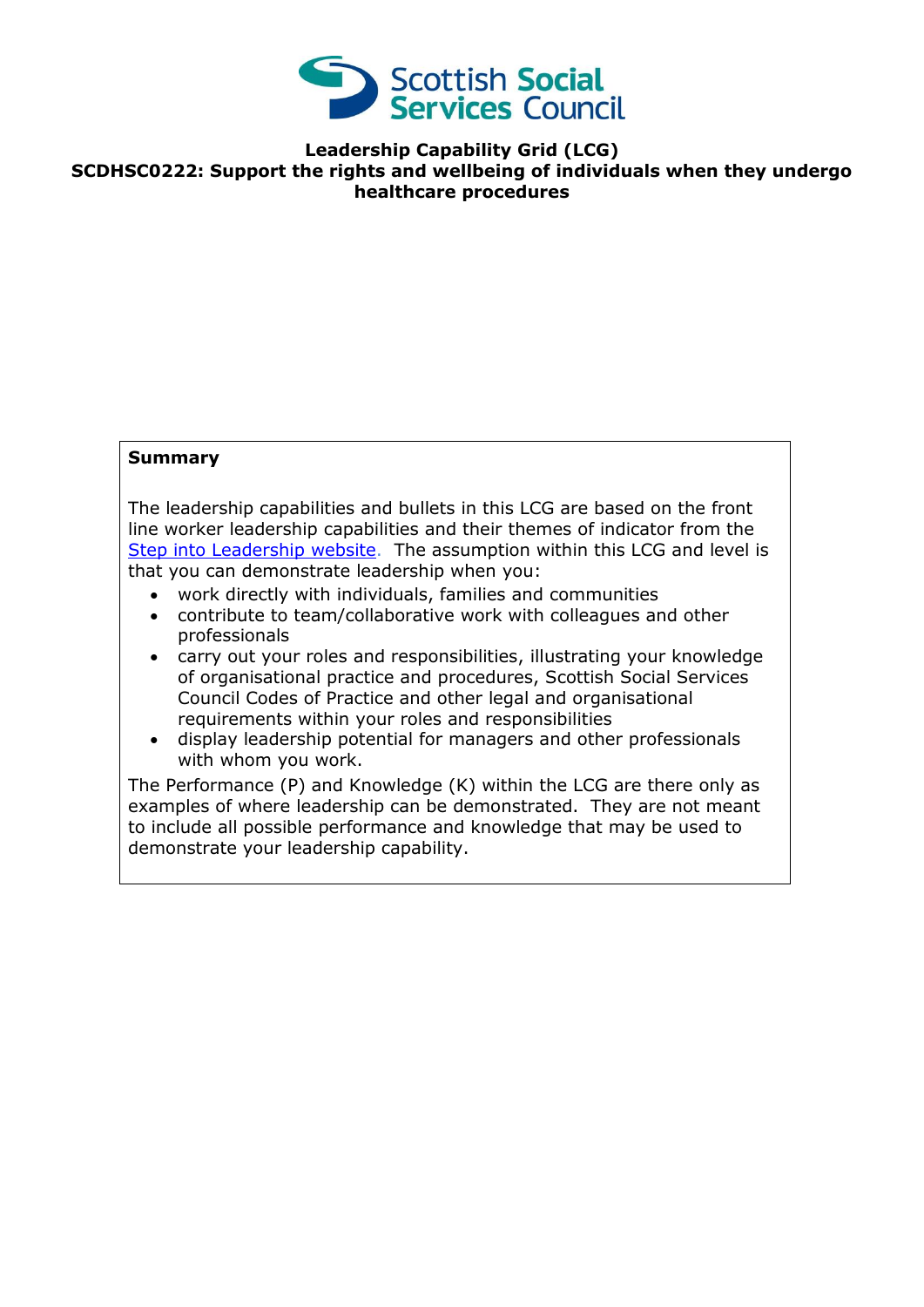

## **Leadership Capability Grid (LCG) SCDHSC0222: Support the rights and wellbeing of individuals when they undergo healthcare procedures**

| Leadership<br>capabilities         | When supporting individuals rights and wellbeing when<br>undergoing healthcare procedures you can demonstrate<br>leadership capabilities by:                                                                                                                                                                                                                                                                                                                                                                                                                                                                                                                                                                                                                                                                                                                                                                                                                                                                                                                                                                                                            |
|------------------------------------|---------------------------------------------------------------------------------------------------------------------------------------------------------------------------------------------------------------------------------------------------------------------------------------------------------------------------------------------------------------------------------------------------------------------------------------------------------------------------------------------------------------------------------------------------------------------------------------------------------------------------------------------------------------------------------------------------------------------------------------------------------------------------------------------------------------------------------------------------------------------------------------------------------------------------------------------------------------------------------------------------------------------------------------------------------------------------------------------------------------------------------------------------------|
| <b>Vision</b>                      | Providing a vision for individuals, families, communities, colleagues and<br>your organisation when you:<br>• See how best to make a difference when actively preparing,<br>undertaking and reviewing activities, supporting individuals ( $P3,4,6$ ,<br>$8,10,11,20,22$ ; K1-7,14,15), accessing and using related information<br>$(P1,2)$ , using observation and feedback $(P9,10)$ , seeking advice<br>(P19)<br>• Communicate and promote ownership of the vision when working<br>with individual (P3,4,6,8,10,11,20,22; K1-5,14,15), working with<br>others (P17-20; $K10,11$ ) and recording and reporting (P13,16)<br>• Promote social service values when working with individuals ( $P3,4,6$ ,<br>8,10,11,20,22; K1-7,14,15), observing and evaluating (P7,9,12),<br>working with others ( $P17-20$ ; K10,11) and when recording and<br>reporting $(P13,16)$<br>• See the bigger picture when demonstrating knowledge and practice of<br>organisational, local and national policies and procedures (K1-7,14,<br>15) reviewing and evaluating activities (P8-12) and identifying and<br>implementing change to activities $(P17, 18, 20 - 22)$ |
| Self-<br>leadership                | Displaying self leadership when you:<br>• Demonstrate and adapt leadership when supporting individuals<br>prepare for and undertake the activities ( $P3-6$ ; K1-7), reviewing<br>activities ( $P8-12,15,17$ ) and overcoming barriers ( $P18,19$ )<br>Improve own leadership by seeking advice ( $P19$ ; K)<br>• Take intelligent risks when supporting individuals to prepare for<br>$(P3,4; K1-7,14,15)$ and carry out the activity $(P5,6; K8,9)$ and when<br>reviewing the effectiveness including changes needed (P8-12,15,17,<br>$20-22)$<br>• Demonstrate and promote resilience when adapting practice and<br>overcoming barriers (P8-12,15,17-22; K1-5,10-12)<br>Challenge discrimination and oppression $(K1-5)$<br>$\bullet$                                                                                                                                                                                                                                                                                                                                                                                                                |
| <b>Motivating</b><br>and inspiring | Motivating and inspiring others when you:<br>Inspire people by personal example $(P3, 4, 8, 10, 11, 17 - 20, 22; K1 - 5, 8,$<br>14,15)<br>Recognise and value the contribution of others (P3,4,6,8,10,11,17;<br>K10,11)<br>• Support the creation of a learning and performance culture with<br>individuals and others ( $P8-12,17-20$ ; K1-7)                                                                                                                                                                                                                                                                                                                                                                                                                                                                                                                                                                                                                                                                                                                                                                                                          |